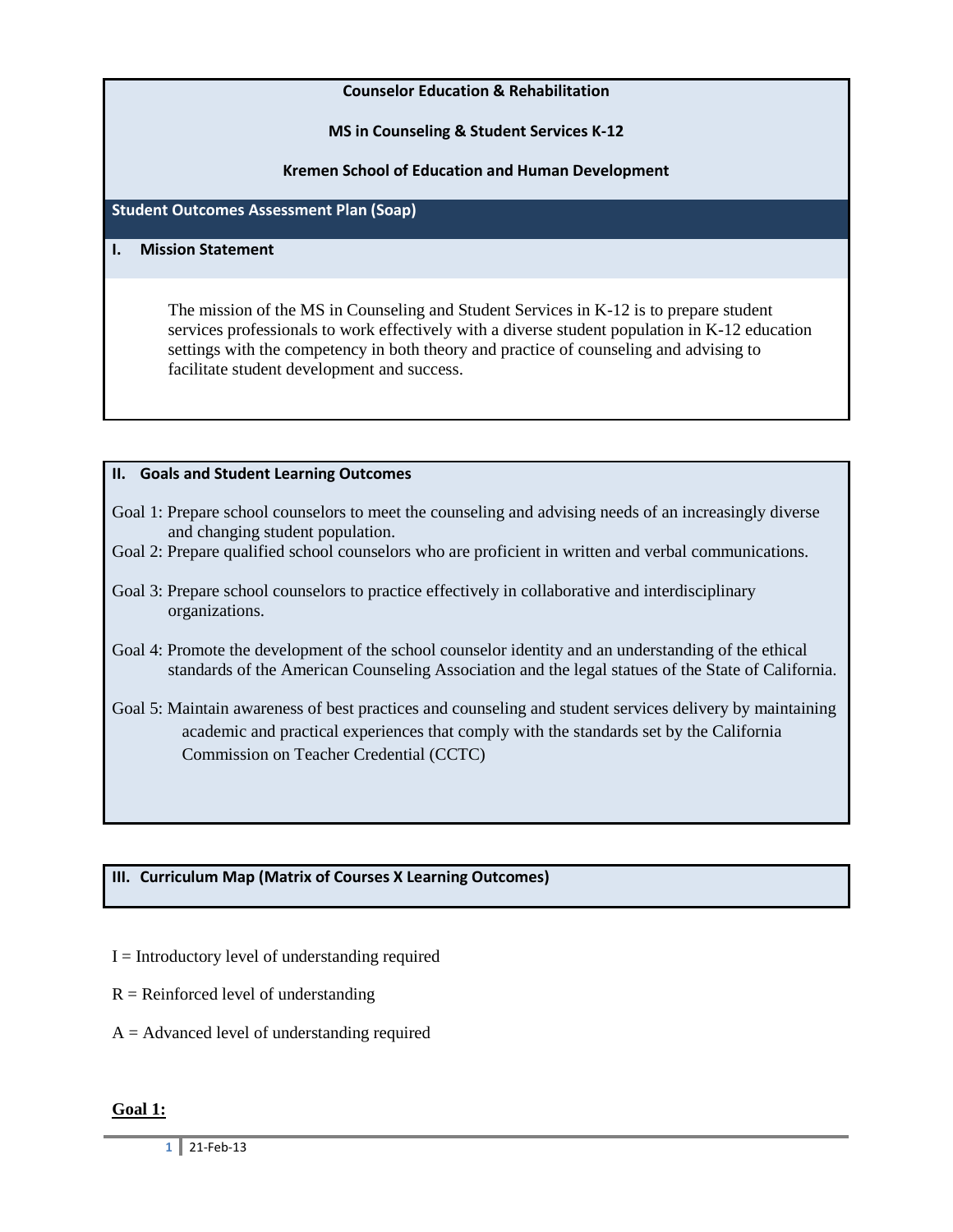|     | <b>Objectives</b>                                                                                                 | <b>Course</b>   | <b>Competency</b> |
|-----|-------------------------------------------------------------------------------------------------------------------|-----------------|-------------------|
|     |                                                                                                                   |                 | <b>Level</b>      |
| 1.1 | Articulate orally and in written form a theoretical base                                                          | <b>COUN 174</b> | $\bf{I}$          |
|     | and rationale for counseling.                                                                                     | <b>COUN 176</b> | I                 |
|     |                                                                                                                   | <b>COUN 202</b> | $\mathbf I$       |
|     |                                                                                                                   | <b>COUN 200</b> | I                 |
|     |                                                                                                                   | <b>COUN 208</b> | $\mathbf R$       |
|     |                                                                                                                   | <b>COUN 241</b> | A                 |
|     |                                                                                                                   | <b>COUN 298</b> |                   |
|     |                                                                                                                   | <b>COUN 299</b> |                   |
| 1.2 | Conduct effective individual and group advising and                                                               | <b>COUN 200</b> | $\mathbf I$       |
|     | psycho-educational counseling.                                                                                    | <b>COUN 202</b> | I                 |
|     |                                                                                                                   | <b>COUN 208</b> | $\mathbf R$       |
|     |                                                                                                                   | <b>COUN 240</b> | I                 |
|     |                                                                                                                   | <b>COUN 242</b> | I                 |
|     |                                                                                                                   | <b>COUN 249</b> | A                 |
| 1.3 | Identify the needs of people in a changing society related                                                        | <b>COUN 206</b> | $\mathbf I$       |
|     | to human development over the lifespan.                                                                           | <b>COUN 240</b> | I                 |
|     |                                                                                                                   | <b>COUN 241</b> | 1                 |
| 1.4 | Apply professional counseling and advising expertise                                                              | <b>COUN 200</b> | I                 |
|     | under direct supervision.                                                                                         | <b>COUN 202</b> | I                 |
|     |                                                                                                                   | <b>COUN 208</b> | $\mathbb{R}$      |
|     |                                                                                                                   | <b>COUN 249</b> | A                 |
| 1.5 | Accurately conduct assessment and apply measurement                                                               | <b>COUN 203</b> | I                 |
|     | and evaluation in the field of student services counseling.                                                       | <b>COUN 208</b> | $\mathbb{R}$      |
|     |                                                                                                                   | <b>CI 285</b>   | A                 |
| 1.6 | Articulate orally and in written form a theoretical base<br>and rationale for career development and describe the | <b>COUN 220</b> | $\bf{l}$          |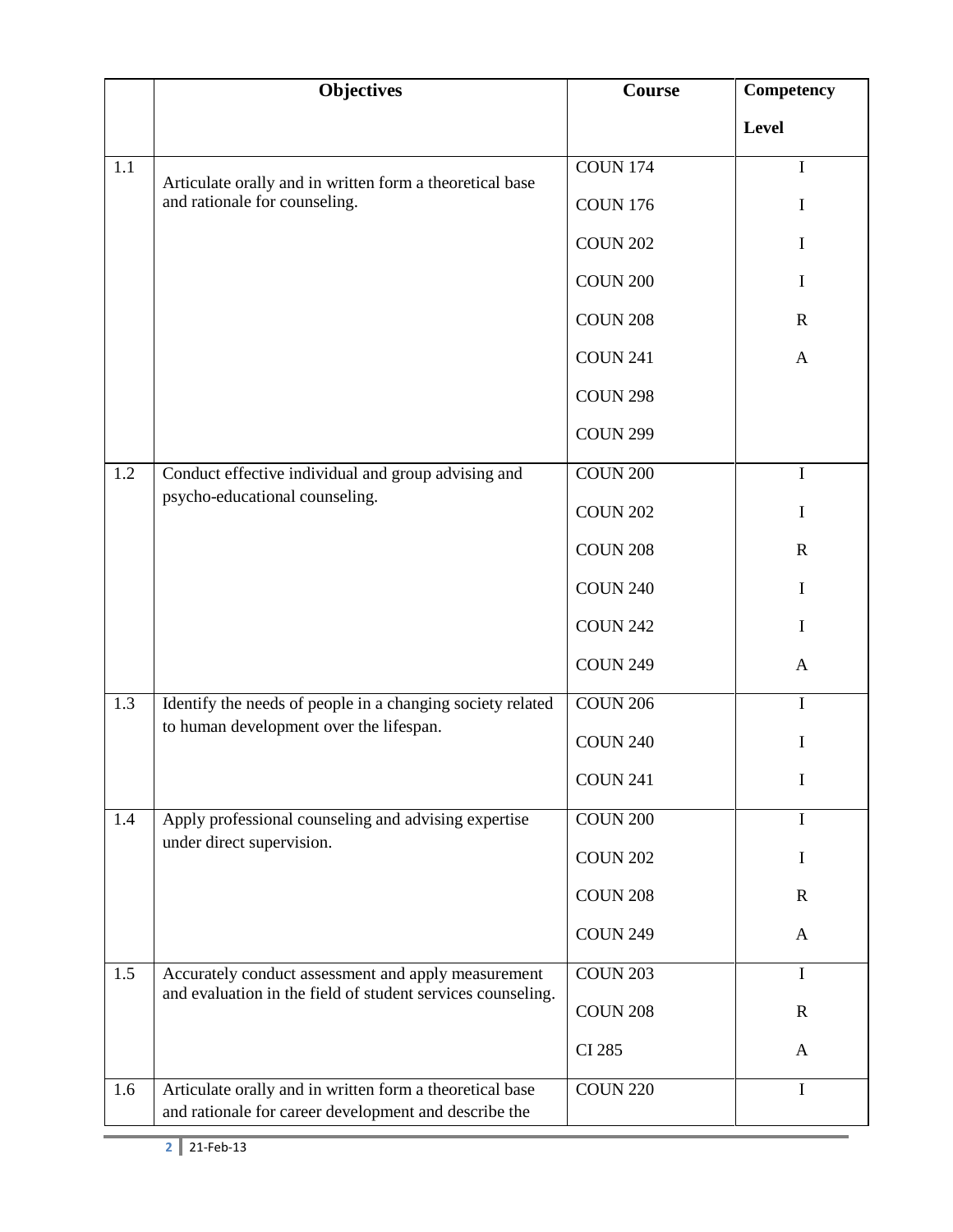|     | importance of career choice in a changing society.                                                          |                 |             |
|-----|-------------------------------------------------------------------------------------------------------------|-----------------|-------------|
| 1.7 | Demonstrate awareness to the existence of cultural                                                          | <b>COUN 200</b> |             |
|     | diversity; sensitivity to people with differences;<br>responsiveness to differences through counseling and  | <b>COUN 201</b> | I           |
|     | advising interventions with individuals and groups.                                                         | <b>COUN 202</b> |             |
|     |                                                                                                             | <b>COUN 208</b> | $\mathbf R$ |
|     |                                                                                                             | <b>COUN 240</b> |             |
|     |                                                                                                             | <b>COUN 242</b> | I           |
|     |                                                                                                             | <b>COUN 249</b> | A           |
| 1.8 | Recognize the need for and become directly involved<br>with research in the field of counseling and student | ERA<br>220      |             |
|     | services that is consistent in style and format with that of                                                | <b>COUN 298</b> | A           |
|     | the American Psychological Association Publication<br>Manual, 6 <sup>th</sup> Edition                       | <b>COUN 299</b> | A           |
|     |                                                                                                             |                 |             |

# **Goal 2:**

|     | <b>Objectives</b>                                                                                                                                               | <b>Course Number</b>                 | Competency<br>Level |
|-----|-----------------------------------------------------------------------------------------------------------------------------------------------------------------|--------------------------------------|---------------------|
| 2.1 | Use writing skills to communicate in a style and format<br>consistent with the current American Psychological<br>Association Publication Manual, $6TH$ Edition. | <b>ERA</b><br>220<br><b>COUN 298</b> | A                   |
|     |                                                                                                                                                                 | <b>COUN 299</b>                      | A                   |
| 2.2 | Communicate with peers, professors, and supervisors in a                                                                                                        | <b>COUN 200</b>                      |                     |
|     | manner that is consistent with appropriate counseling and<br>student services terminology and consultative practices.                                           | <b>COUN 202</b>                      |                     |
|     |                                                                                                                                                                 | <b>COUN 208</b>                      | $\mathbf R$         |
|     |                                                                                                                                                                 | 285<br><b>CI</b>                     | A                   |
|     |                                                                                                                                                                 | <b>COUN 242</b>                      |                     |
|     |                                                                                                                                                                 | <b>COUN 249</b>                      | A                   |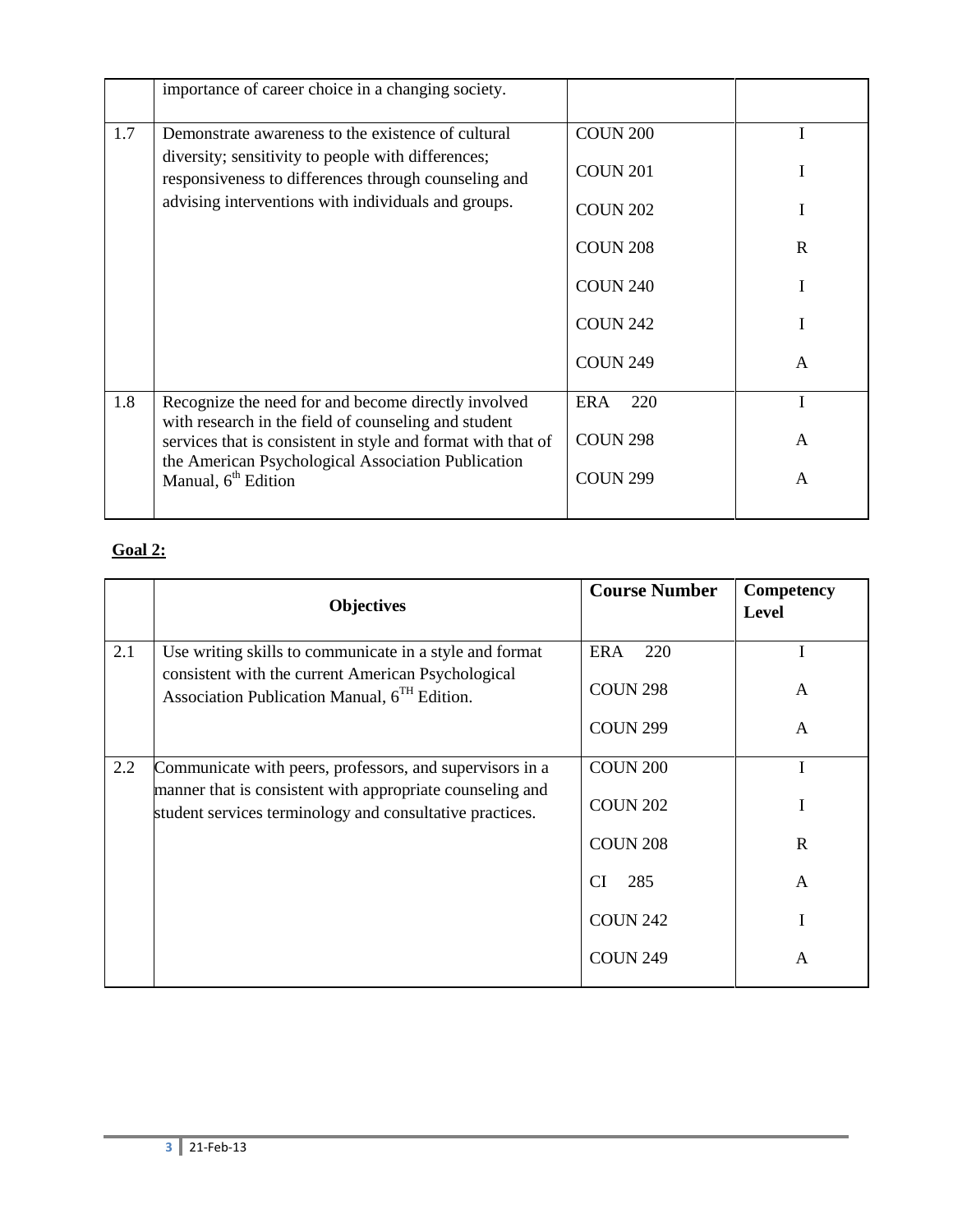# **Goal 3:**

|     | <b>Objectives</b>                                                                                        | <b>Course Number</b> | <b>Competency</b><br><b>Level</b> |
|-----|----------------------------------------------------------------------------------------------------------|----------------------|-----------------------------------|
| 3.1 | Develop and participate in cooperative and collaborative<br>ventures with members of our K-12 community. | <b>COUN 249</b>      | A                                 |
|     |                                                                                                          | <b>COUN 240</b>      |                                   |
| 3.2 | Maintain effective working relationships with members of                                                 | <b>COUN 200</b>      |                                   |
|     | the K-12 community.                                                                                      | <b>COUN 202</b>      |                                   |
|     |                                                                                                          | <b>COUN 208</b>      | $\mathbf R$                       |
|     |                                                                                                          | <b>COUN 249</b>      | A                                 |

# **Goal 4:**

|     | <b>Objectives</b>                                                                                                            | <b>Course Number</b> | Competency<br>Level |
|-----|------------------------------------------------------------------------------------------------------------------------------|----------------------|---------------------|
| 4.1 | Identify counseling and student services, legal, and ethical<br>concerns related to the needs of students who are living and | <b>COUN 200</b>      |                     |
|     | developing in a pluralistic society.                                                                                         | <b>COUN 201</b>      | Ι                   |
|     |                                                                                                                              | <b>COUN 203</b>      | I                   |
|     |                                                                                                                              | <b>COUN 208</b>      | $\mathbf R$         |
|     |                                                                                                                              | <b>COUN 241</b>      |                     |
|     |                                                                                                                              | <b>CI 285</b>        | A                   |
|     |                                                                                                                              | <b>COUN 249</b>      | A                   |
| 4.2 | Adhere to the legal statutes of the State of California and<br>ethical standards of the American Counseling Association      | <b>COUN 200</b>      |                     |
|     |                                                                                                                              | <b>COUN 208</b>      | $\mathbf R$         |
|     |                                                                                                                              | <b>COUN 241</b>      | I                   |
|     |                                                                                                                              | <b>COUN 249</b>      | A                   |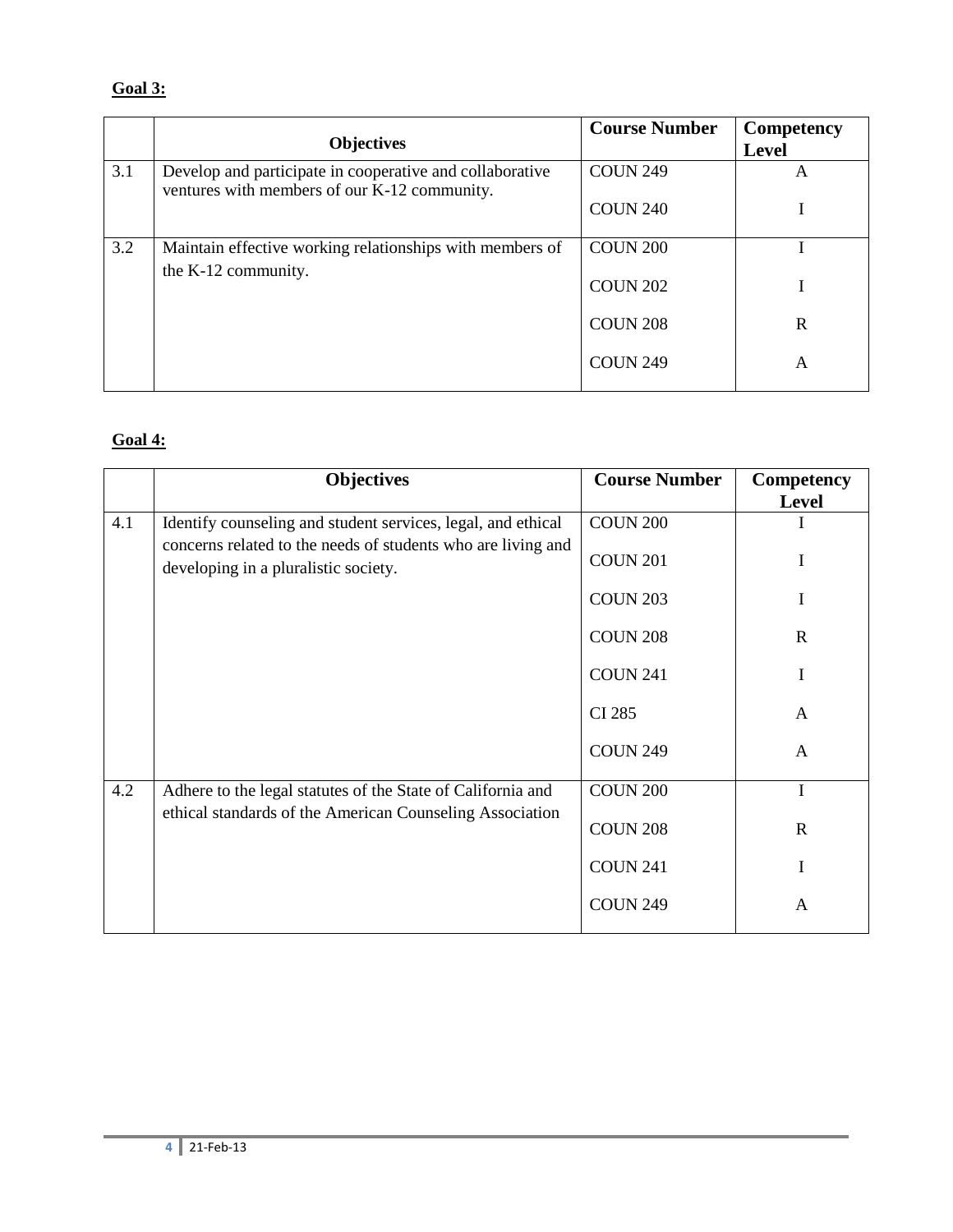|     | <b>Objectives</b>                                                                          | <b>Course Number</b> | Competency<br>Level |
|-----|--------------------------------------------------------------------------------------------|----------------------|---------------------|
|     |                                                                                            |                      |                     |
| 5.1 | Become proficient consumers of current literature, theory,                                 | <b>COUN 200</b>      | I                   |
|     | and research pertaining to best practices in the field<br>Counseling and Student Services. | <b>COUN 201</b>      | I                   |
|     |                                                                                            | <b>COUN 202</b>      | I                   |
|     |                                                                                            | <b>COUN 203</b>      | I                   |
|     |                                                                                            | <b>COUN 206</b>      | $\bf{I}$            |
|     |                                                                                            | <b>COUN 208</b>      | $\mathbf R$         |
|     |                                                                                            | <b>COUN 240</b>      | $\mathbf I$         |
|     |                                                                                            | <b>COUN 241</b>      | $\mathbf I$         |
|     |                                                                                            | <b>COUN 242</b>      | $\bf I$             |
|     |                                                                                            | <b>CI 285</b>        | $\mathbf{A}$        |
|     |                                                                                            | <b>COUN 288</b>      | $\mathbf{A}$        |
|     |                                                                                            | <b>COUN 249</b>      | $\mathbf{A}$        |
| 5.2 | Integrate components of best practices in counseling and                                   | $\rm COUN$ $200$     | $\bf I$             |
|     | student services into practice.                                                            | <b>COUN 201</b>      | $\bf{I}$            |
|     |                                                                                            | <b>COUN 202</b>      | $\bf{I}$            |
|     |                                                                                            | <b>COUN 203</b>      | I                   |
|     |                                                                                            | <b>COUN 206</b>      | I                   |
|     |                                                                                            | <b>COUN 208</b>      | I                   |
|     |                                                                                            | <b>COUN 220</b>      | ${\bf R}$           |
|     |                                                                                            | ERA 220              | I                   |
|     |                                                                                            | <b>COUN 240</b>      | I                   |
|     |                                                                                            | <b>COUN 241</b>      | I                   |
|     |                                                                                            | <b>COUN 242</b>      | I                   |
|     |                                                                                            | CI 285               | $\bf{I}$            |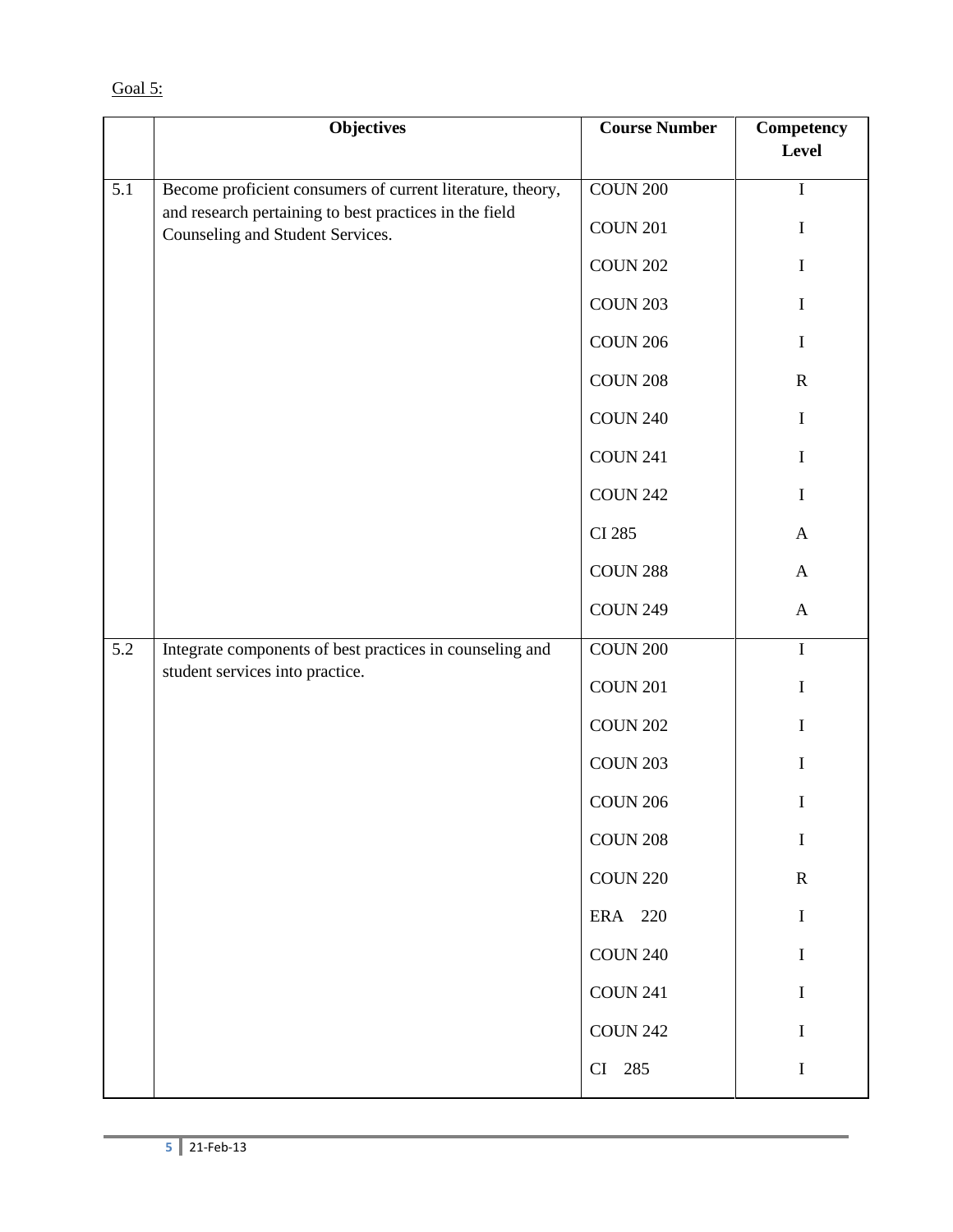|  | $\overline{10}$ |  |  |
|--|-----------------|--|--|
|--|-----------------|--|--|

## **Summary Matrix of Objectives and Courses**

| Course              | 1.1                       | 1.2                       | 1.3            | 1.4                       | 1.5          | 1.6     | 1.7                       | 1.8          | 2.1          | 2.2          | 3.1            | 3.2          | 4.1            | 4.2          | 5.1            | 5.2            |
|---------------------|---------------------------|---------------------------|----------------|---------------------------|--------------|---------|---------------------------|--------------|--------------|--------------|----------------|--------------|----------------|--------------|----------------|----------------|
| <b>COUN 174</b>     | $\mathbf I$               |                           |                |                           |              |         |                           |              |              |              |                |              |                |              |                |                |
| <b>COUN 176</b>     | $\mathbf I$               |                           |                |                           |              |         |                           |              |              |              |                |              |                |              |                |                |
| <b>COUN 200</b>     | $\mathbf I$               | $\mathbf I$               |                | $\mathbf I$               |              |         | $\bf I$                   |              |              | $\mathbf I$  |                | $\mathbf I$  | $\mathbf I$    | $\mathbf I$  | $\mathbf I$    | $\mathbf I$    |
| <b>COUN 201</b>     |                           |                           |                |                           |              |         | $\overline{I}$            |              |              |              |                |              | $\overline{I}$ |              | $\mathbf I$    | $\overline{I}$ |
| <b>COUN 202</b>     | $\bf I$                   | $\mathbf I$               |                | $\bf I$                   |              |         | $\overline{I}$            |              |              | $\mathbf I$  |                | $\mathbf I$  |                |              | $\rm I$        | $\mathbf I$    |
| <b>COUN 203</b>     |                           |                           |                |                           | $\mathbf I$  |         |                           |              |              |              |                |              | I              |              | $\mathbf I$    | $\overline{I}$ |
| <b>COUN 206</b>     |                           |                           | $\overline{I}$ |                           |              |         |                           |              |              |              |                |              |                |              | $\bf I$        | $\overline{I}$ |
| <b>COUN 208</b>     | ${\bf R}$                 | ${\bf R}$                 |                | ${\bf R}$                 | ${\bf R}$    |         | $\mathbf R$               |              |              | ${\bf R}$    |                | ${\bf R}$    | ${\bf R}$      | $\mathbf R$  | ${\bf R}$      | ${\bf R}$      |
| ERA 220             |                           |                           |                |                           |              |         |                           | $\bf I$      | $\bf I$      |              |                |              |                |              | $\bf I$        | $\mathbf I$    |
| <b>COUN 220</b>     |                           |                           |                |                           |              | $\bf I$ |                           |              |              |              |                |              |                |              | $\mathbf I$    | $\mathbf I$    |
| <b>COUN 240</b>     |                           | $\mathbf I$               | $\overline{I}$ |                           |              |         | $\overline{I}$            |              |              |              | $\overline{I}$ |              | $\overline{I}$ |              | $\overline{I}$ | $\overline{I}$ |
| COUN <sub>241</sub> | $\bf I$                   |                           | $\overline{I}$ |                           |              |         |                           |              |              |              |                |              |                |              | $\mathbf I$    | $\overline{I}$ |
| <b>COUN 242</b>     |                           | $\overline{I}$            |                |                           |              |         | $\overline{I}$            |              |              |              |                |              |                |              | $\mathbf I$    | $\overline{I}$ |
| CI 285              |                           |                           |                |                           |              |         |                           |              |              | $\mathbf{A}$ |                |              |                |              | $\mathbf{A}$   | $\mathbf{A}$   |
| <b>COUN 249</b>     |                           | $\boldsymbol{\mathsf{A}}$ |                | $\boldsymbol{\mathsf{A}}$ |              |         | $\boldsymbol{\mathsf{A}}$ |              |              | $\mathbf{A}$ | $\mathbf{A}$   | $\mathbf{A}$ | $\mathbf{A}$   | $\mathbf{A}$ | $\mathbf{A}$   | $\mathbf{A}$   |
| <b>COUN 298</b>     | $\boldsymbol{\mathsf{A}}$ |                           |                | $\boldsymbol{\mathsf{A}}$ | $\mathbf{A}$ |         | $\boldsymbol{\mathsf{A}}$ |              |              | $\mathbf{A}$ | $\mathbf{A}$   | $\mathbf{A}$ | $\mathbf{A}$   | $\mathbf{A}$ | $\mathbf{A}$   | $\mathbf{A}$   |
| <b>COUN 299</b>     | $\mathbf{A}$              |                           |                |                           |              |         |                           | $\mathbf{A}$ | $\mathbf{A}$ |              |                |              |                |              |                |                |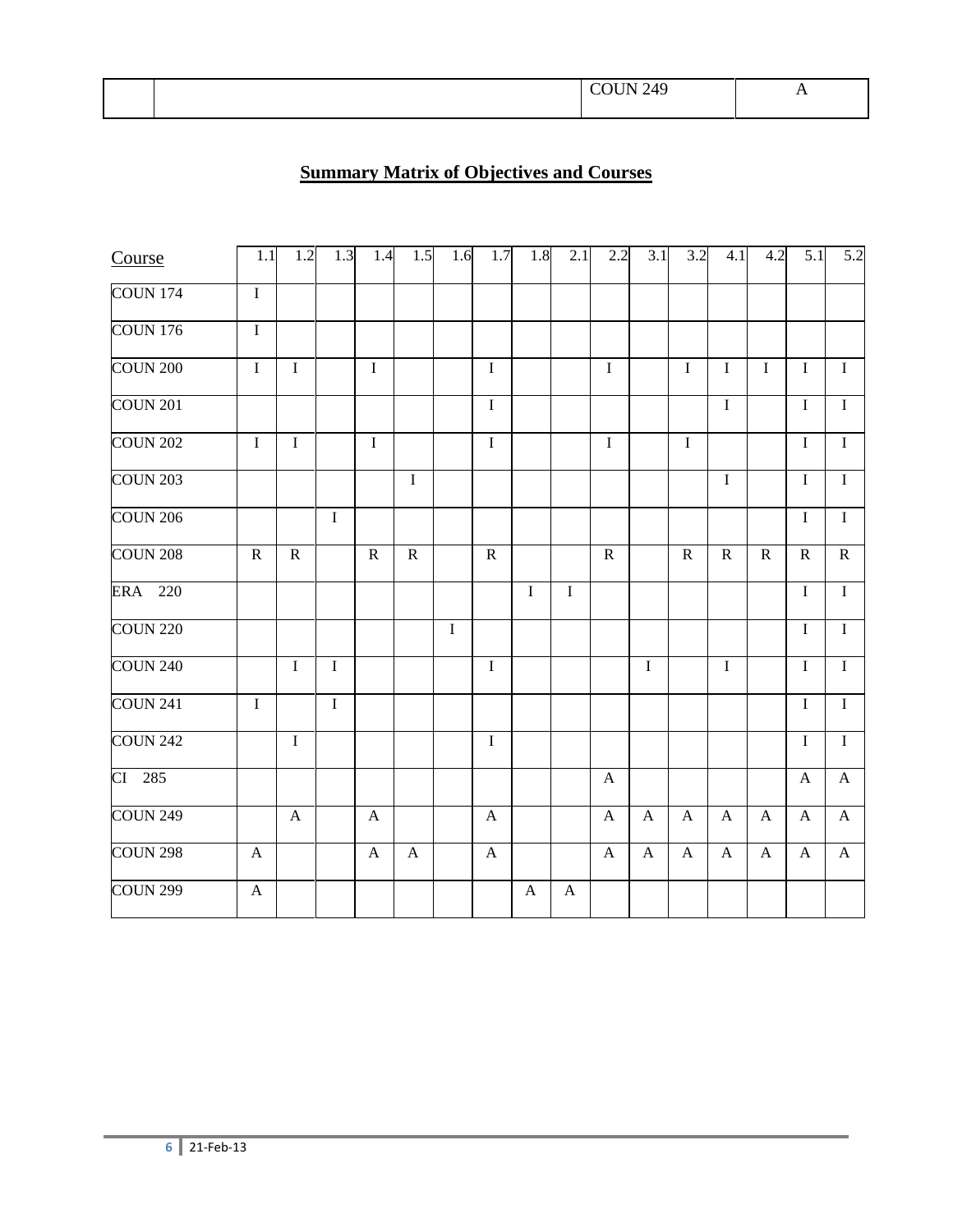### **IV. Assessment Methods**

### **A. Direct Measures**

- 1. Clinical Review Conducted in Counseling Practicum
- 2. Graduate Writing Requirement on Writing Competency conducted before Advancement to **Candidacy**
- 3. Field Site Evaluation on Counseling Competencies and Professional Dispositions
- 4. Employer Survey
- 5. Comprehensive Examination or Master Project/Thesis
- 6. Client Evaluation

## **B. Indirect Measures**

- 1. Advisory Board
- 2. Employer Survey
- 3. Exit Survey
- 4. NCATE Review
- 5. Alumni Survey
- **V. Student Learning Outcomes X Assessment Methods Matrix**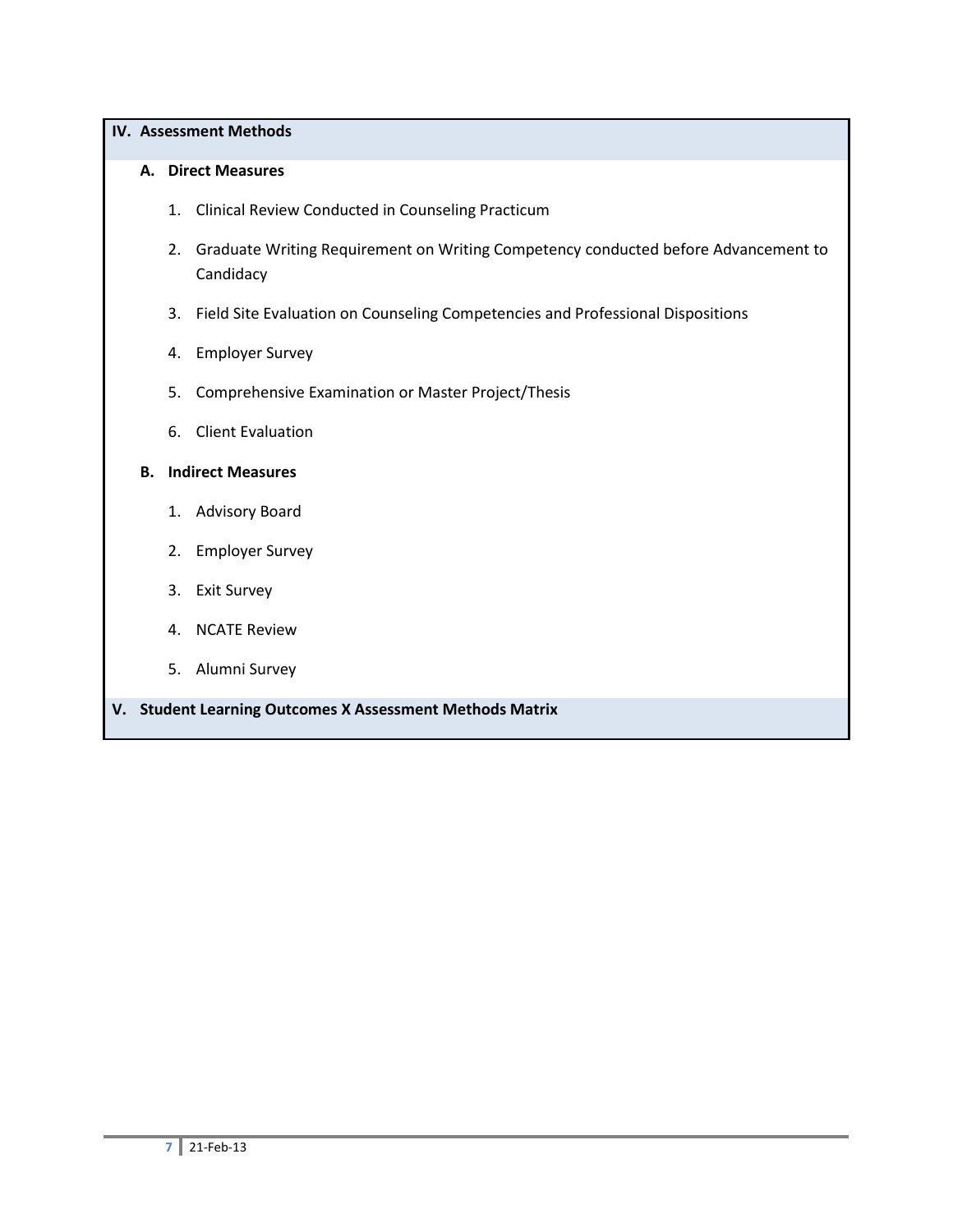|      |                                                                                                                                                                                                                                                                         |                 | <b>Assessment Tools</b> |                               |                    |                       |                      |  |
|------|-------------------------------------------------------------------------------------------------------------------------------------------------------------------------------------------------------------------------------------------------------------------------|-----------------|-------------------------|-------------------------------|--------------------|-----------------------|----------------------|--|
| Goal | <b>Objectives</b>                                                                                                                                                                                                                                                       | Clinical review | Writing Req<br>Graduate | Field Placement<br>Evaluation | Employer<br>SILVEY | Comprehensive<br>Exam | Evaluation<br>Client |  |
| 1.1  | Articulate orally and in written form a<br>theoretical base and rationale for<br>counseling.                                                                                                                                                                            | $\overline{X}$  |                         | $\overline{X}$                | $\mathbf X$        | $\mathbf X$           | $\overline{X}$       |  |
| 1.2  | Conduct effective individual and group<br>advising and psycho-educational<br>counseling.                                                                                                                                                                                | $\mathbf X$     |                         | $\mathbf X$                   | $\mathbf X$        |                       | X                    |  |
| 1.3  | Identify the needs of people in a changing<br>society related to human development over<br>the lifespan.                                                                                                                                                                | $\mathbf X$     |                         | $\mathbf X$                   | $\mathbf X$        | $\mathbf X$           | X                    |  |
| 1.4  | Apply professional counseling and<br>advising expertise under direct<br>supervision.                                                                                                                                                                                    | $\mathbf X$     |                         | $\mathbf X$                   | X                  |                       | X                    |  |
| 1.5  | Accurately conduct assessment and apply<br>measurement and evaluation in the field of<br>school counseling.                                                                                                                                                             | X               |                         | $\mathbf X$                   | $\mathbf X$        | $\mathbf X$           | X                    |  |
| 1.6  | Articulate orally and in written form a<br>theoretical base and rationale for career<br>development and describe the importance<br>of career choice in a changing society.                                                                                              |                 |                         | $\overline{X}$                | $\mathbf X$        | $\mathbf X$           | X                    |  |
| 1.7  | Demonstrate awareness to the existence of<br>cultural diversity; sensitivity to people<br>with differences; responsiveness to<br>differences through counseling and<br>advising interventions with individuals and<br>groups.                                           | $\mathbf X$     |                         | $\mathbf X$                   | X                  | $\mathbf X$           | X                    |  |
| 1.8  | Recognize the need for and become<br>directly involved with research in the field<br>of counseling and student services that is<br>consistent in style and format with that of<br>the American Psychological Association<br>Publication Manual, 6 <sup>th</sup> Edition |                 | $\mathbf X$             |                               |                    |                       |                      |  |
| 2.1  | Use writing skills to communicate in a<br>style and format consistent with the current<br>American Psychological Association<br>Publication Manual, 6 <sup>th</sup> Edition.                                                                                            |                 | $\mathbf X$             |                               |                    |                       |                      |  |
| 2.2  | Communicate with peers, professors, and<br>supervisors in a manner that is consistent<br>with appropriate counseling and student<br>services terminology and consultative<br>practices.                                                                                 | X               |                         | $\mathbf X$                   | $\mathbf X$        |                       |                      |  |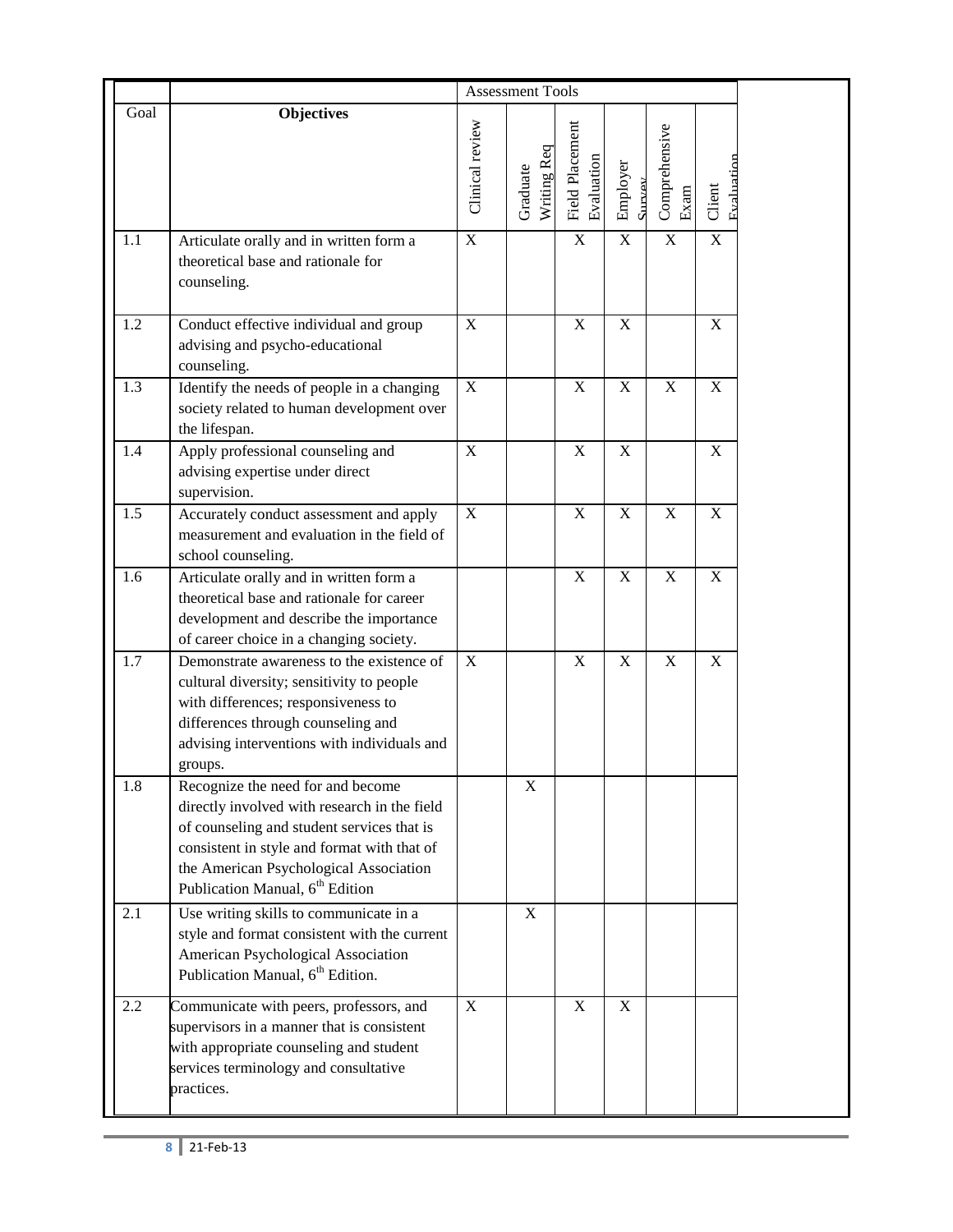| $\overline{3.1}$ | Develop and participate in cooperative and<br>collaborative ventures with members of<br>our K-12 community.                                                             |             | $\overline{X}$            | $\overline{X}$ |                |   |  |
|------------------|-------------------------------------------------------------------------------------------------------------------------------------------------------------------------|-------------|---------------------------|----------------|----------------|---|--|
| 3.2              | Maintain effective working relationships<br>with members of the K-12 community.                                                                                         |             | $\mathbf X$               | $\mathbf X$    |                |   |  |
| 4.1              | Identify counseling and student services,<br>legal, and ethical concerns related to the<br>needs of students who are living and<br>developing in a pluralistic society. | $\mathbf X$ | $\boldsymbol{\mathrm{X}}$ | $\mathbf X$    | $\mathbf X$    |   |  |
| 4.2              | Adhere to the legal statutes of the State of<br>California and ethical standards of the<br>American Counseling Association.                                             | $\mathbf X$ | $\overline{\mathbf{X}}$   | $\mathbf X$    | $\overline{X}$ |   |  |
| 5.1              | Become proficient consumers of current<br>literature, theory, and research pertaining<br>to best practices in the field Counseling<br>and Student Services.             | $\mathbf X$ | $\mathbf X$               | $\mathbf X$    | $\mathbf X$    |   |  |
| 5.2              | Integrate components of best practices in<br>counseling and student services into<br>practice.                                                                          | $\mathbf X$ | $\mathbf X$               | $\mathbf X$    | $\mathbf X$    | X |  |
|                  |                                                                                                                                                                         |             |                           |                |                |   |  |

**VI. Timeline for Implementation of Assessment Methods and Summary Evaluations**

Year 2011 to 2012

Clinical Review Conducted in Counseling Practicum

Year 2011 to 2012

Graduate Writing Requirement on Writing Competency conducted before Advancement to Candidacy

Year 2011 to 2012